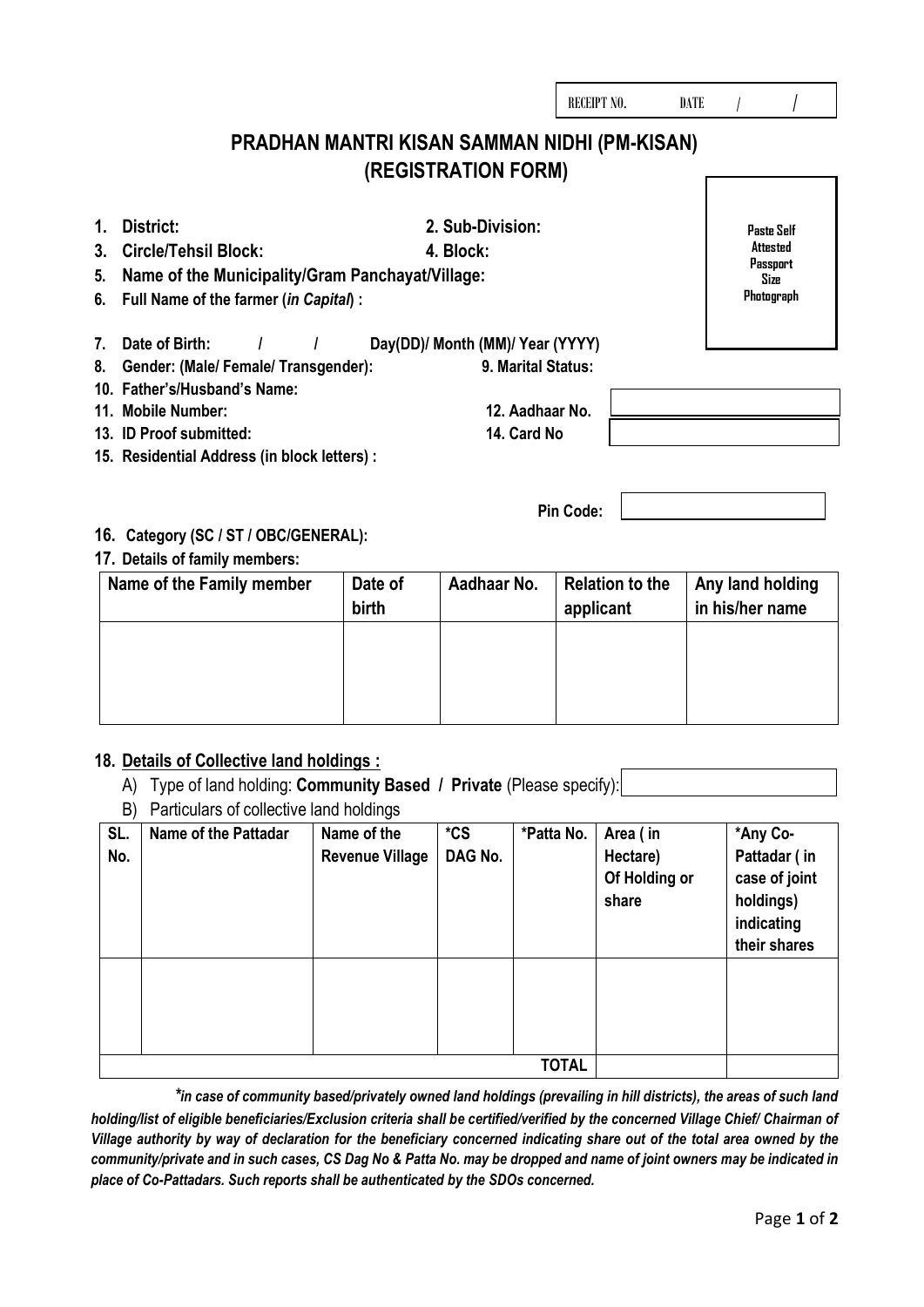#### **19. Bank details of the farmer/applicant**

- i. Name of the Bank Branch:
- ii. Name of Account Holder:
- iii. IFSC Code :
- iv. Account number :

### **19. Exclusion Criteria:-**.

| i) Former and present holders of constitutional posts:                         | Yes/No |
|--------------------------------------------------------------------------------|--------|
| ii) All serving or retired Class-I/II/III officers and employees of Central/   |        |
| State Government PSU/Local Bodies/ Autonomous Institutions under Government: - | Yes/No |
| iii) Monthly pension more than Rs. 10,000/- per month:-                        | Yes/No |
| iv) Income Tax Payee:                                                          | Yes/No |
| v) Former and Present Minister/State Minister/MP/Ex -MP/MLA /                  |        |
| Ex-MLA / Mayor/Ex-Mayor/Zila Parishad chairman/Ex-Zila Parishad Chairman: -    | Yes/No |
| vi) Doctors/Engineers/Lawyer/Charted Accountant/Architects registered          |        |
| with professional bodies: -                                                    | Yes/No |

### **SELF- DECLARATION**

I, Shri/Smt/Km........................................................................................................................... s/o,d/o,w/o,h/o........................................................................................................................................a resident of....................................................................................................................under Tehsil:............................. Sub-Division:......................... District:.............................. do hereby declare that I am a Small/ Marginal farmer having less than 2(two) hectare of total collective land holding(s) in the name of my family; and therefore eligible for availing benefits under **PRADHAN MANTRI KISAN SAMMAN NIDHI (PM-KISAN) Scheme**.

**2.** That, all the statements made in the application form are true and complete to the best of my knowledge and belief and I understand that in the event of any information being found false or incorrect at any stage or not satisfying the eligibility criteria according to the requirements, my application is liable to be cancelled. That, I further declare that I do not fall under any of the exclusion criteria from being a beneficiary to the Scheme.

**3.** In case of incorrect self declaration made by me, I shall be liable for recovery of the transferred financial benefit and shall be liable to be punished as per law of the land.

**4.** \*\*\*Further, I also give my consent and agree that the department responsible for implementation of the Pradhan Mantri Kisan Samman Nidhi Yojana in the Union/ State Government can use the beneficiary Aadhaar number and other information provided to verify the eligibility of the undersigned for the Scheme.

| Date:  | Signature / Thumb impression of the farmer: |
|--------|---------------------------------------------|
| Place: | Name:                                       |
|        | Address:                                    |

### **FIELD VERIFICATION REPORT**

| Name of the Verifying Officer/ Official/ Authority:                      |
|--------------------------------------------------------------------------|
| Date of verification:                                                    |
| Statements verified and found to be: TRUE / FALSE on field verification. |
| Recommendation: ELIGIBLE/ INELIGIBLE                                     |
| Remarks (if any):                                                        |

| Date:  |  |
|--------|--|
| Place: |  |

**Signature of the Verifying Authority:** Place: Name: Name: Name: Name: Name: Name: Name: Name: Name: Name: Name: Name: Name: Name: Name: Name: Name: Name: Name: Name: Name: Name:  $\mathbb{R}$ Designation:

\*\*\* Strike off if not applicable